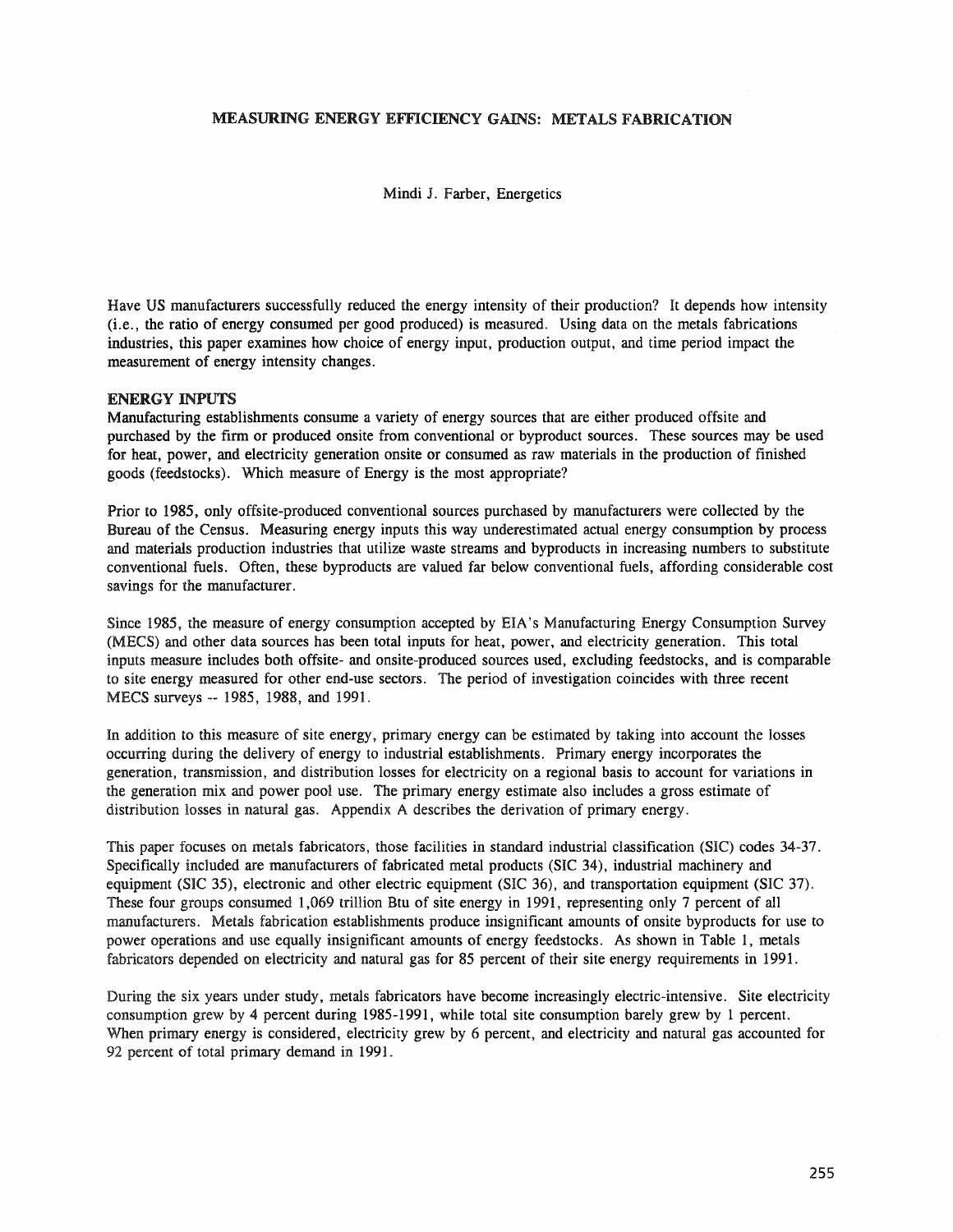|                      |       | <b>Trillion Btu</b> |       | Percent Change |           |           |  |
|----------------------|-------|---------------------|-------|----------------|-----------|-----------|--|
| Energy/Source        | 1985  | 1988                | 1991  | 1985-1988      | 1988-1991 | 1985-1991 |  |
| Site Energy Total    | 1,056 | 1,183               | 1,069 | 12.0           | $-9.6$    | 1.3       |  |
| Electricity          | 406   | 456                 | 423   | 12.2           | $-7.2$    | 4.1       |  |
| Natural Gas          | 486   | 554                 | 494   | 13.8           | $-10.8$   | 1.5       |  |
| Primary Energy Total | 2,080 | 2.360               | 2,164 | 13.5           | $-8.3$    | 4.0       |  |
| Electricity          | 1,421 | 1,622               | 1,508 | 14.2           | $-7.1$    | 6.1       |  |
| Natural Gas          | 496   | 565                 | 504   | 13.8           | $-10.8$   | 1.5       |  |

Table I. Energy Input Measures for US Metals Fabricators, 1985-1991

Source: Energy Information Administration, *Manufacturing Energy Consumption Survey* 1985 and 1988, Table 3 calculated, and 1991 Table A38.

Most of the growth in site energy consumption (12 percent) occurred during 1985-1988 when the economy was growing (GNP grew 3.3 percent versus 0.7 percent during 1988-1991). During the next three years, as the economy entered a recession, site energy demand reversed earlier trends and shrank by 10 percent. Since the recessionary period almost canceled out all demand increases during 1985-1988, it appears to make sense examining changes in energy and output over two distinct periods.

For the purposes of sector-specific analysis, site energy provides the most realistic appraisal of actual changes in relative demand. When viewed from a macroeconomic perspective, primary energy makes sense, otherwise changes in primary energy incorporate improvements in the transformation of electricity that are not attributable to the industrial sector directly. Changes in energy consumption only reveal part of the picture. If energy intensity is the measure to examine, then some denominator representing production or output is necessary.

# PRODUCTION OUTPUTS

There is no physical measure of output consistently available across all industry groups, let alone with a major industry group (two-digit). For example, Industrial Machinery and Equipment (SIC 35) produces a tremendous variety of machinery and equipment, including power-driven hand tools, metal cutting and forming machines, computer terminals, robotics, HVAC equipment, automotive components, and industry-specific machinery (e.g., highway construction, oil and gas fields, food processing, textiles, papermaking, etc.). There is no single product line, and each unique product involves different process steps and energy requirements. In addition, the size and weight of the output varies significantly. As a result, physical output cannot be measured either by the number of units or weight.

Instead, monetary-based indicators are used as a surrogate for production output. These values change over time, due to inflation and variations in customer demand. Increased value does not necessarily indicate an increase in actual production. To compensate for inflation-induced price fluctuations, all values are reported in constant 1987 dollars. Even in constant dollars, these values can fluctuate due to changes in product prices, energy prices, cost of capital, domestic and international taxes, changes in consumer demand, macroeconomic trends, production downturns.

A variety of dollar-denominated surrogate output measures are reported by the Bureau of Economic Analysis, Bureau of the Census, Federal Reserve Board, and Bureau of Labor Statistics. These include: Gross Output, Value of Shipments, Value of Production, Industrial Production, Value Added, and Gross Product Originating. Which measure of output is most appropriate?

Gross Output: The most comprehensive measure of production, according to the Bureau of Economic Analysis (BEA), is the measure of sales or receipts and other operating income, plus inventory change. More specifically, gross output equals manufacturing shipments, plus change in business inventories, minus cost of resale, plus coverage adjustment, plus commodity taxes, plus new force account construction (value of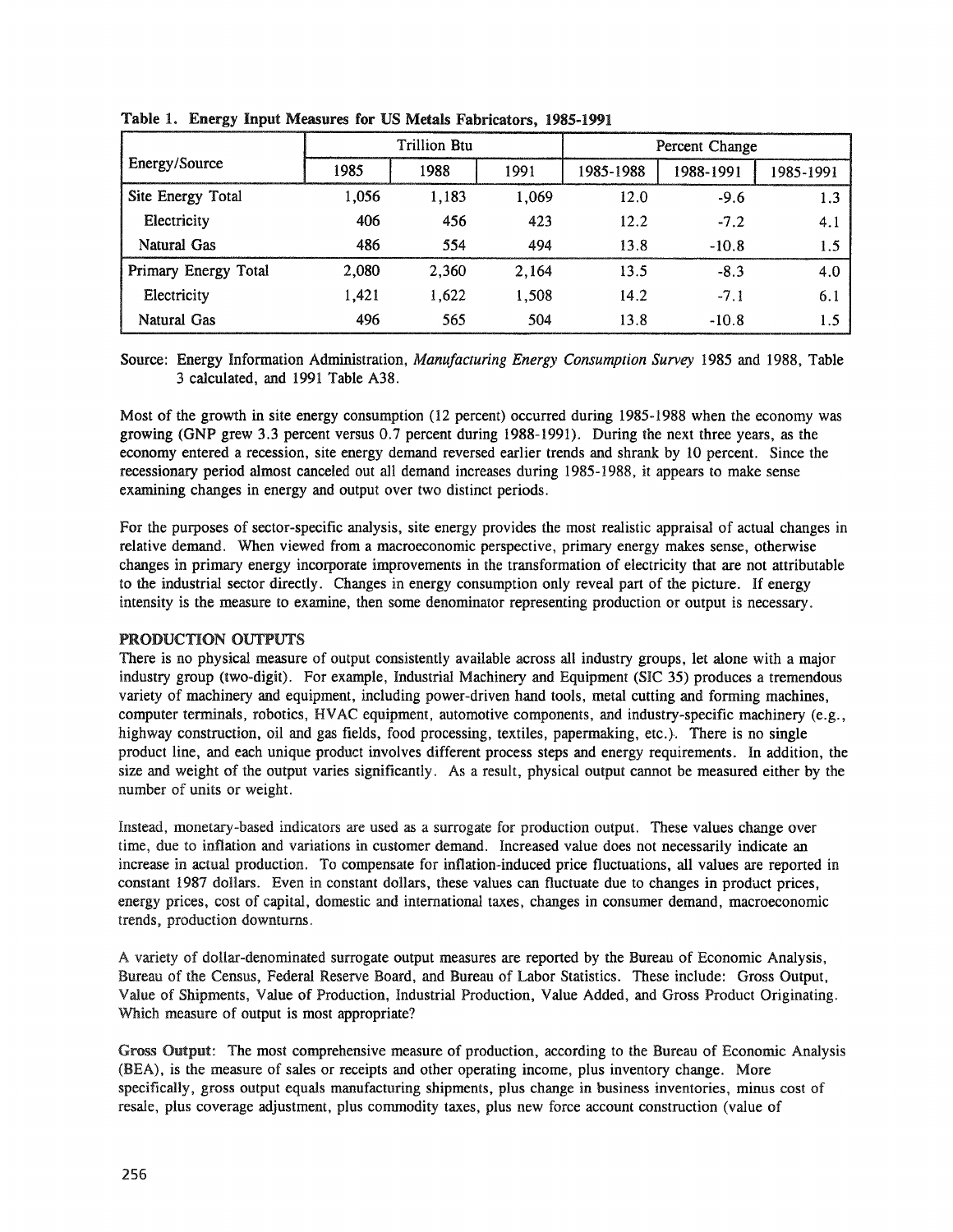construction undertaken with own labor, capital, etc.). The shipments and inventory data are Census-based but adjusted by BEA at the 5-digit SIC level to correct for drift between *Annual Survey of Manufactures* and *Census of Manufactures* (ASM 2-3 percent below Census). BEA estimates the other components from its National Income and Products Accounts and input-output tables. All components are deflated to 1987 dollars before being summed to gross output.

Value of Shipments: The Bureau of the Census collects in the *Annual Survey of Manufactures* the value of received or receivable net sales (exclusive of freight and taxes) of all primary and secondary products shipped, as well as all miscellaneous receipts for contract work performed for others, installation and repair, sales of scrap, and sales of products bought and resold without further processing. The series used in MECS has been corrected to SIC 1987 basis in all-years,  $\frac{1}{2}$  adjusted by MECS weights<sup>2</sup> (given sample size), and deflated to constant 1987 dollars. This measure is used by MECS in all recent reports and articles.

Value of Production: Because of inventory fluctuations and other practices used by manufacturers to meet consumer demand, value of shipments is not indicative of true production. A proxy for the value of production is calculated as the value of shipments plus inventory change during the year (subtract prior year-end from current year-end inventories) in constant 1987 dollars.

Value Added: The Census calculates the value added by manufacture in each *Annual Survey of Manufactures* by subtracting from the value of shipments all purchases that can be measured, i.e., the cost of materials, supplies, containers, purchased fuel and electricity, and contract work. This calculation is adjusted by adding the value added by merchandising (mark-up) and the net change in finished goods and work-in-progress inventories. For industries in which value of production is collected instead of value of shipments, value added is adjusted by the change in work-in-progress inventories. We deflated value added to 1987 constant dollars using Gross Product Originating deflator. The problem with value added by manufacture, as measured by the Census, is that it includes the value of services purchased that many economists feel should be removed, i.e., photocopying, telephone bills, sewer/toxic waste disposal, advertising, temporary employees, computer software, rentals, etc.

Industrial Production: The Federal Reserve Board (FRB) calculates an industrial production index by compiling indices of physical output from a variety of agencies and trade groups, then weighting each 4-digit SIC index by the Census' value added, and adding to it the cost of materials for each, all deflated. When physical output measures are not available, FRB uses the number of production workers or amount of electricity used as the basis for the index. This is a linked Laspeyres index with shifting weights every 5 years (coinciding with Censuses in 1982, 1987, 1992, etc.) The index is set at 1987=100 and there has been no attempt to standardize the SIC definitions before and after 1987. To convert this index into dollars (for intensity measure purposes), FRB provided its estimate of "real value added" in 1987 to be multiplied against the index. This is the measure of industrial activity used by Lee Schipper in his recent book, *Energy Efficiency and Human Activity.*

Gross Product Originating (GPO): The BEA defines GPO as the contribution of each industry to gross domestic product (GDP). GPO is equal to an industry's gross output (sales or receipts and other operating income, plus inventory change) minus its intermediate inputs (consumption of goods and services purchased from other industries or imported). GPO is actually calculated by summing National Income and Product Accounts components--wages and salaries, capital, profits, etc.--and corresponds in concept to value added.

<sup>&</sup>lt;sup>1</sup> In 1987, SIC altered the classification of certain establishments, affecting metals fabricators. Redefinition of certain facilities resulted in a structural shift in 1987; data collected prior were based on a 1972 SIC scheme while all data collected after 1987 were based on the 1987 SIC.

<sup>&</sup>lt;sup>2</sup> Census and MECS surveys are based on a different number of respondents: the Annual Survey of Manufacturers is mailed to 55,000 while MECS is sent to 16,000 establishments. The variation in value of shipments can be corrected by multiplying the estimates by weights representative of the MECS respondents.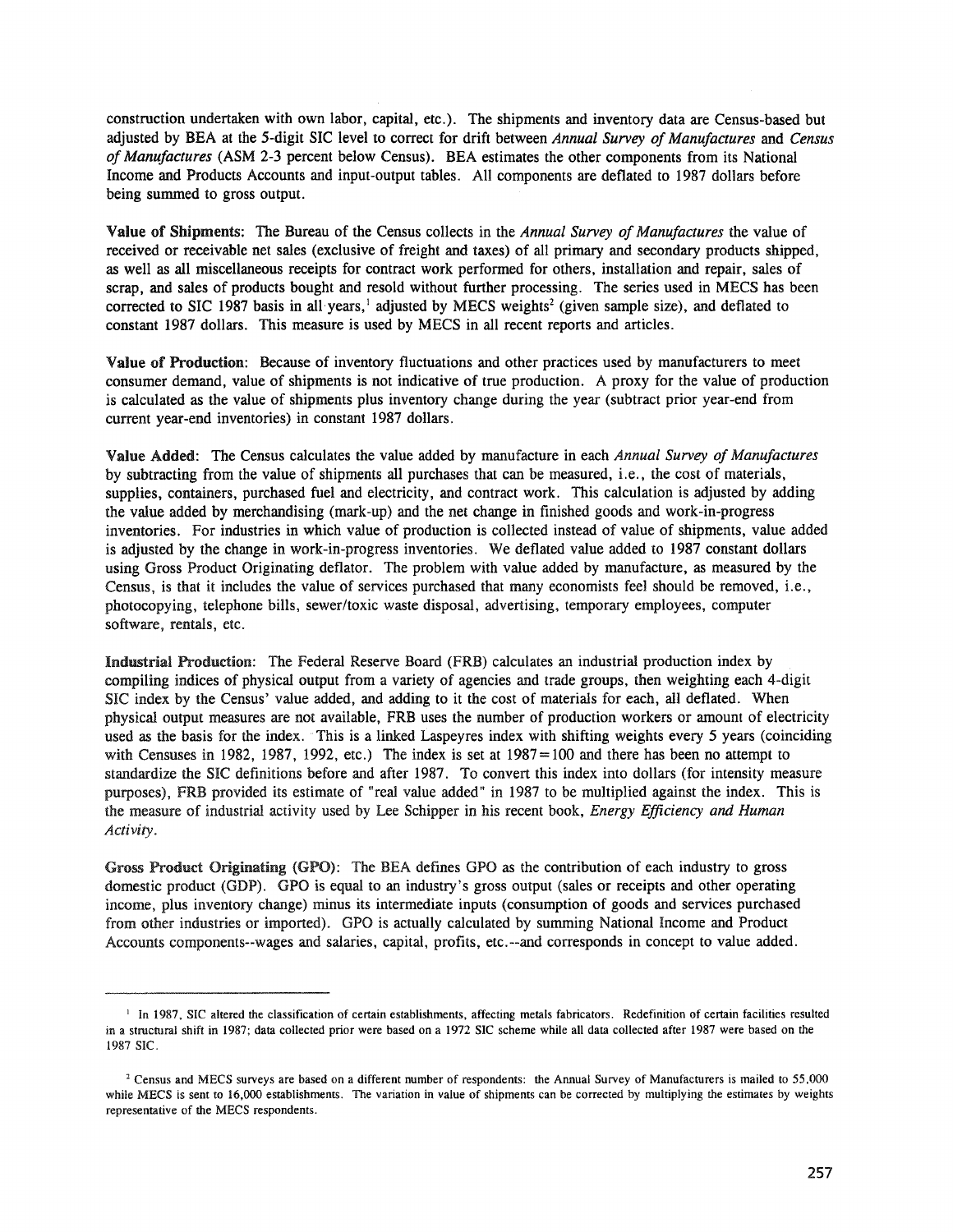Current dollar estimates are converted into 1987 constant dollars using fixed 1987 weights in the double deflation technique; however, different SIC classifications are evident in this series (SIC 1972 for years 1972- 1987 and SIC 1987 afterwards). This is the measure the Office of Technology Assessment used in its recent study, *Industrial Energy Efficiency,* and the Bureau of Labor Statistics (BLS) uses in its Multifactor Productivity work.

# Comparing All 6 Measures

Table 2 identifies the differences in measures of change in demand or output. There is no consistent difference, rather different measures yield different results depending on the industry or group. The output measures range from 354 to 903 billion 1987 dollars in 1991. They are ordered by magnitude in Table 2, with gross output representing the most comprehensive value and gross product originating representing only 40 percent of the dollar value of gross output. The six measures reflect the growth and recessionary periods evident in GNP. Only value added by manufacture (Census) is very different from the other 5 measures in that it does not reflect the economic contraction apparent in 1988-1991. As a result, value added appears to grow faster than the other surrogate production measures.

| <b>Output Surrogates</b>  |      | Billion 1987 Dollars |      | Percent Change |           |           |  |  |
|---------------------------|------|----------------------|------|----------------|-----------|-----------|--|--|
|                           | 1985 | 1988                 | 1991 | 1985-1988      | 1988-1991 | 1985-1991 |  |  |
| Gross Output              | 859  | 924                  | 903  | 7.6            | $-2.2$    | 5.2       |  |  |
| Value of Shipments        | 821  | 938                  | 876  | 14.3           | $-6.6$    | 6.7       |  |  |
| Value of Production       | 768  | 950                  | 869  | 23.7           | $-8.5$    | 13.1      |  |  |
| Value Added               | 406  | 464                  | 482  | 14.1           | 3.9       | 18.6      |  |  |
| Industrial Production     | 388  | 460                  | 453  | 18.4           | $-1.4$    | 16.7      |  |  |
| Gross Product Originating | 328  | 365                  | 354  | 11.1           | $-3.0$    | 7.8       |  |  |

Table 2. Output Measures for US Metals Fabricators, 1985-1991

Sources: Bureau of the Census, *Annual Survey of Manufactures* 1985, 1988, & 1991, *Federal Reserve Statistical Release,* 8/15/94, Robert Parker, "Gross Product by Industry, 1977-90," *Survey of Current Business,* May 1993, p. 33-54, unpublished BEA and EIA data.

In terms of percent change, ignoring value added, the surrogate output measures cover a range from 8 to 24 percent growth in 1985-1988 and 1 to 8 percent reduction in 1988-1991. The smallest variation was experienced by the largest output measure -- gross output. The largest variation occurs in the value of production measure. In 1985-1988, the 24 percent growth is primarily due to a huge stock drawdown in 1984- 1985, compensating for very low production levels in 1985. A stockbuild prior to 1988 was again reversed as inventories were again depleted in 1991 to accommodate demand.

Depending on the measure, metals fabricators contributed from 33 to 39 percent of total output in 1991. The relative share of metals fabricators is highest for GPO. Their businesses contribute substantial value added to products manufactured by primary metals industries. Most of their production is driven by the demand for automobiles, defense vehicles, transportation infrastructure, telecommunications, electric utilities, and computers. Two measures -- value of shipments and GPO -- appear to represent industrial movement most closely, capturing the shrinking contribution of metals fabricators by 1991. In addition, the value of shipments measure presented here has been corrected for shifting among SICs when the basis was revised in 1987. Only electronic and other electric equipment manufacturers managed to maintain market share during this period. All other metals fabricators, led by transportation equipment manufacturers, lost valuable output.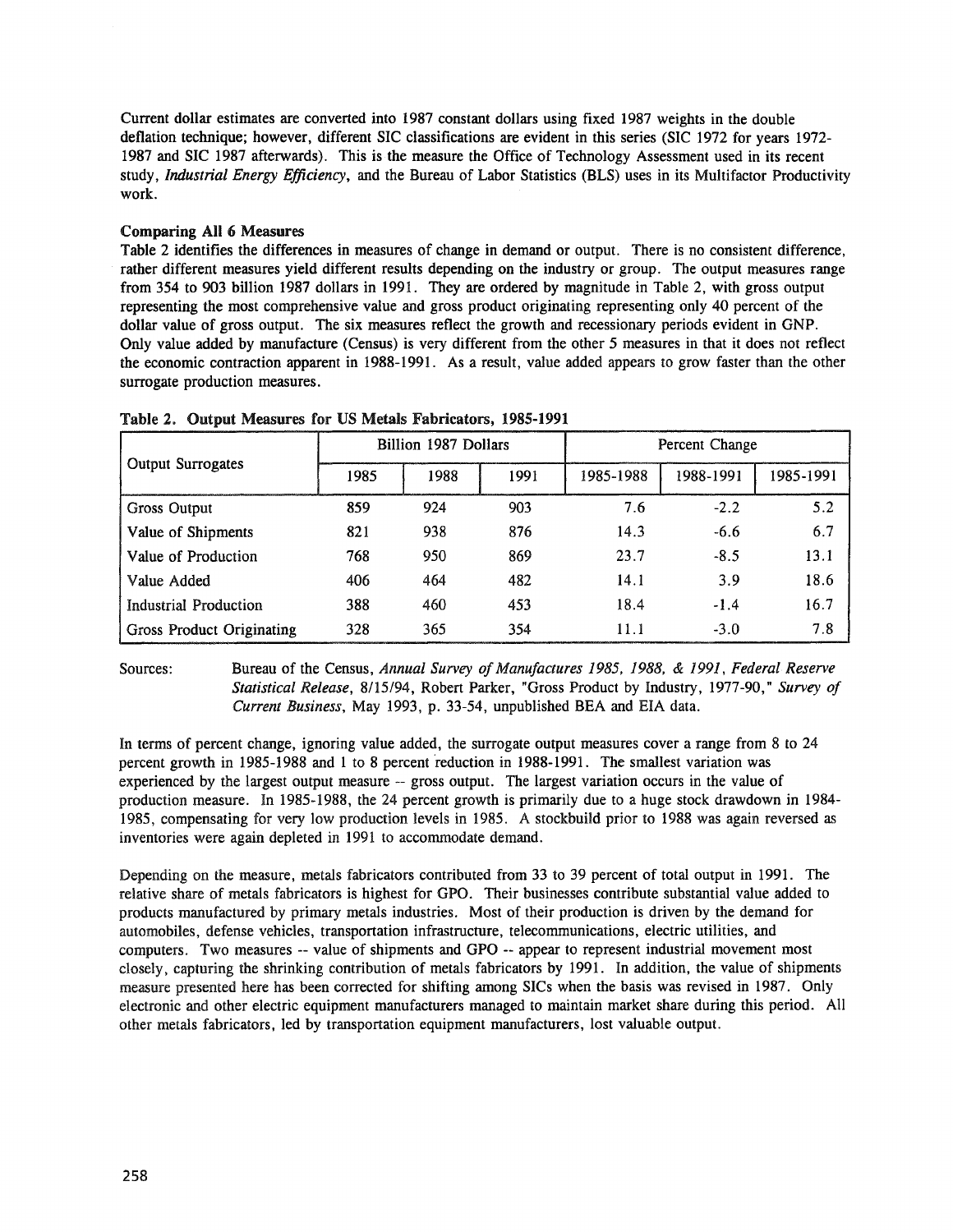### INTENSITY MEASURES

One of the goals of business is to produce as much output as possible without increasing the consumption of energy and other inputs. If output increases, but the amount of energy consumed stays constant or decreases, then production is said to be less energy intensive. Likewise, if output remains constant, but the amount of energy consumed falls, then production is said to be less energy intensive. Reductions in energy intensity are not always accompanied by increases in energy efficiency, as behavioral or other structural effects may explain such movements. Two behavioral effects that can be examined in manufacturing are management's handling of inventory and capacity utilization.

Inventory behavior has been addressed in the development of the value of production measure. The impact of inventory adjustments is revealed in Table 2, where stock behavior resulted in larger percent changes in output than was measured purely in terms of value of shipments. This exaggerating effect impacts energy intensity measures as presented in Table 3. During 1985-1988, the greater growth in value of production yielded a larger reduction in energy intensity (-9.4 versus -1.9 percent value of shipments). During 1988-1991, a greater reduction in value of production yielded a smaller change in energy intensity (-1.2 versus -3.2 percent per dollar value of shipments).

|                           |      | Thousand Btu/1987 Dollar |      | Percent Change |           |           |  |
|---------------------------|------|--------------------------|------|----------------|-----------|-----------|--|
| Energy Intensity per      | 1985 | 1988                     | 1991 | 1985-1988      | 1988-1991 | 1985-1991 |  |
| Gross Output              | 1.23 | 1.28                     | 1.18 | 4.1            | $-7.6$    | $-3.7$    |  |
| Value of Shipments        | 1.29 | 1.26                     | 1.22 | $-1.9$         | $-3.2$    | $-5.1$    |  |
| Value of Production       | 1.37 | 1.25                     | 1.23 | $-9.4$         | $-1.2$    | $-10.5$   |  |
| Value Added               | 2.60 | 2.55                     | 2.22 | $-1.8$         | $-13.0$   | $-14.6$   |  |
| Industrial Production     | 2.72 | 2.57                     | 2.36 | $-5.3$         | $-8.3$    | $-13.2$   |  |
| Gross Product Originating | 3.22 | 3.24                     | 3.02 | 0.8            | $-6.8$    | $-6.1$    |  |

Table 3. Site Energy Intensity Measures for US Metals Fabricators, 1985-1991

Source: Calculated from Tables 1 and 2.

Capacity utilization rates are reported by the FRB for key industries. The rates follow economic growth assumptions; rates were down in 1991 while 1988 was a banner year with almost all metals fabricators utilizing 80 percent of their capacity. Capacity utilization is addressed in the EIA report in more detail.

As shown in Table 3, site energy intensities varied considerably. Energy per dollar value of gross output appears to be out of synch with the other measures, showing a 4 percent increase in energy intensity during 1985-1988. AU other measures show almost flat to 9.4 reduction in energy intensity during the same three years. Disregarding the outliers leaves value of shipments and GPO as the two most reasonable measures.

Metals fabricators are the least energy-intensive manufacturers in the US, regardless of the measurement used. Process industries are ten times as energy intensive as metals fabricators and the primary metals establishments that provide the fabricators with their raw materials are 30 times as energy intensive. It is surprising then that the metals fabricators should register the largest reductions in energy intensity in the late 1980s. During 1988- 1991, metals fabricators reduced site energy intensity by 6.9 percent if measured per dollar value GPO and 3.3 percent if measured per dollar value of shipments. By contrast, the entire manufacturing sector registered a 1.3 percent reduction per GPO and a 3.4 percent increase per value of shipments. Much of the difference in site energy intensities can be explained by the greater reduction in site energy consumption by metals fabricators relative to reductions in output and other industries' energy consumption.

Metals fabricators have had success in reducing their energy use despite increasing electricity intensity by participating in a number of programs targeting energy efficiency improvements. One such program is the Energy Analysis and Diagnostic Centers (EADC) which has been offering free audits to small and medium-sized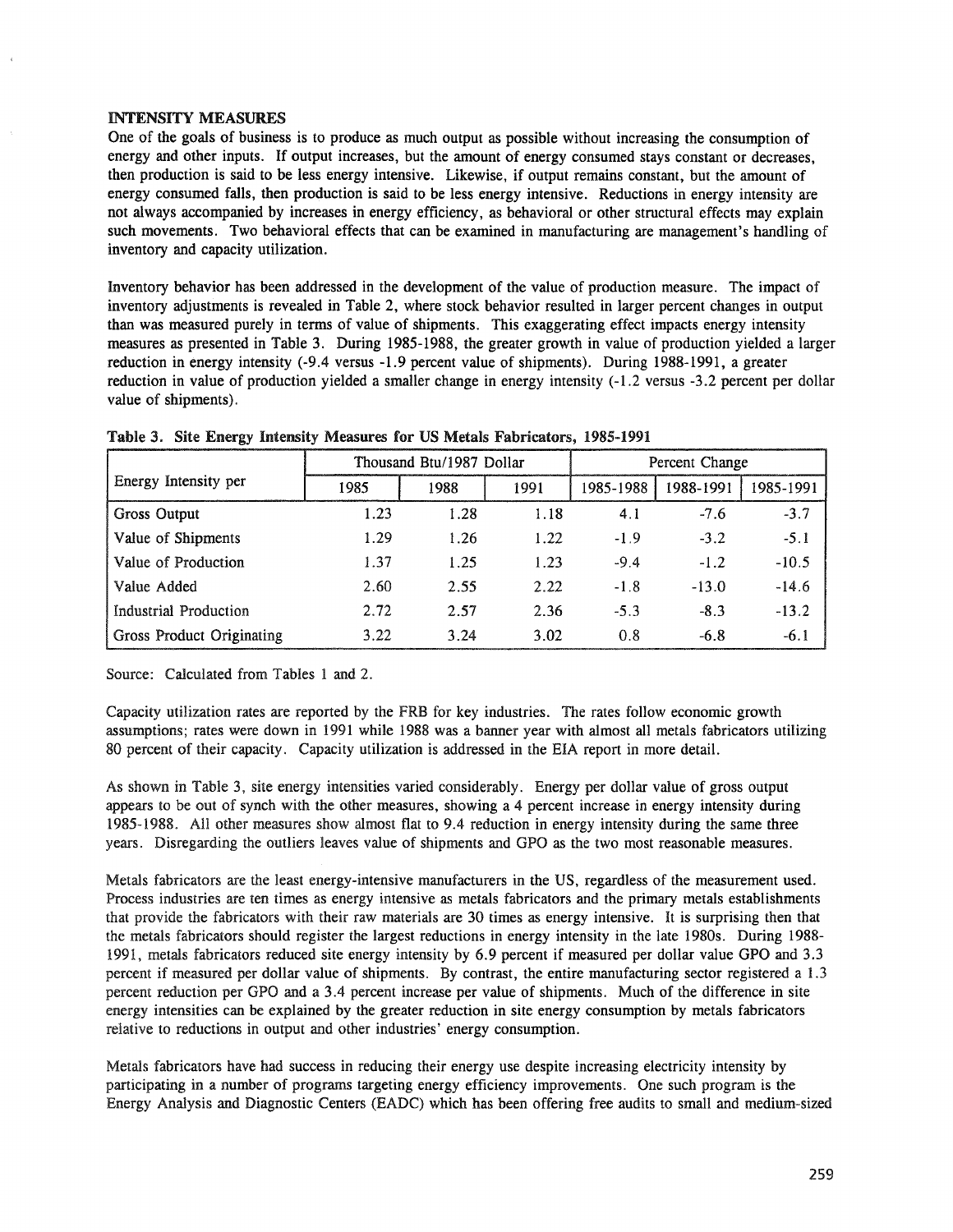manufacturing facilities since the early 1980s. Metals fabricators received 33 percent of the audits performed through November 1994, according to a data base maintained by Rutgers University. A total of 6,174 audit recommendations were made to metals fabricators, primarily to fabricating metals and industrial machinery plants. Over half of the recommendations are housekeeping in nature, and relate to electricity use in lighting and motors. Metals fabricators can realize significant energy savings by simply performing some of the following steps:

- Utilize higher efficiency, low-wattage lamps
- Eliminate leaks in the gas and compressed air lines and valves
- Moving the air compressor to a cooler location in the plant
- Install timers or thermostats
- Insulate bare equipment

Other recommendations involve investing in high-efficiency equipment, such as improved belts, electric motors, and new light sources.

Energy intensity values are almost doubled when calculated for primary energy consumption (see Table 4). When site energy intensity is reduced, the magnitude of the percent change is smaller if primary energy is used. This means that greater electricity use by metals fabricators explains part of the change in site energy intensity. The opposite is true in cases of increased site energy intensity. Greater electricity intensity contributes 1.3 percent over site energy intensity during each of the periods, for a total of 2.6 percent during 1985-1991, whether measured per GPO or value of shipments. Presenting primary energy intensity measures alone would inflate the percent changes without adequately explaining what a large portion of the change actually represents. Providing the site energy intensity measures, along with the contribution of greater electricity use, helps to explain the meaning of the numbers.

|                                  |      | Thousand Btu/1987 Dollar |      | Percent Change |           |           |  |
|----------------------------------|------|--------------------------|------|----------------|-----------|-----------|--|
| Energy Intensity per             | 1985 | 1988                     | 1991 | 1985-1988      | 1988-1991 | 1985-1991 |  |
| Gross Output                     | 2.42 | 2.56                     | 2.40 | 5.5            | $-6.3$    | $-1.1$    |  |
| Value of Shipments               | 2.53 | 2.52                     | 2.47 | $-0.7$         | $-1.9$    | $-2.5$    |  |
| Value of Production              | 2.71 | 2.48                     | 2.49 | $-8.2$         | 0.2       | $-8.1$    |  |
| Value Added                      | 5.12 | 5.09                     | 4.49 | $-0.6$         | $-11.8$   | $-12.3$   |  |
| Industrial Production            | 5.35 | 5.13                     | 4.77 | $-4.1$         | $-7.0$    | $-10.9$   |  |
| <b>Gross Product Originating</b> | 6.33 | 6.47                     | 6.11 | 2.1            | $-5.5$    | $-3.5$    |  |

Table 4. Primary Energy Intensity Measures for US Metals Fabricators, 1985-1991

Source: Calculated from Tables 1 and 2.

# REFERENCES

*Federal Reserve Statistical Release, 8/15/94.*

Robert Parker, "Gross Product by Industry, 1977-90," *Survey of Current Business,* May 1993, p. 33-54.

US Department of Commerce, Bureau of Economic Analysis, National Income and Wealth Division, *Gross Product by Industry,* 1947-1991, file released 12/31/93.

US Department of Commerce, Bureau of the Census, *Annual Survey of Manufactures* 1985, 1988, & 1991, Tables 2 and 3.

US Department of Commerce, International Trade Administration, *US Industrial Outlook 1994.*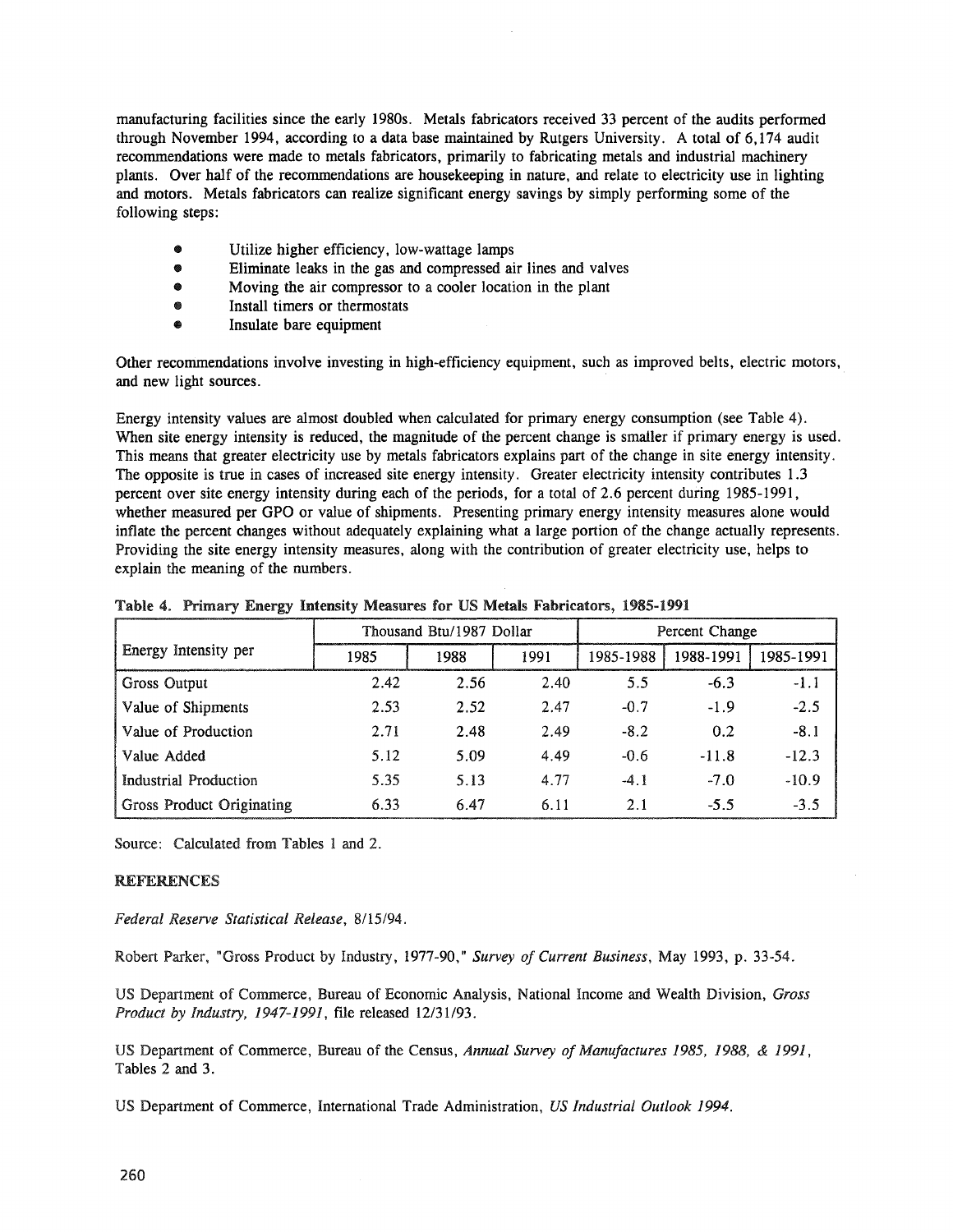US Department of Energy, Energy Information Administration, *Manufacturing Energy Consumption Survey* Public Use Files 1985, 1988 and 1991.

US Department of Energy, Energy Information Administration, *Manufacturing Energy Consumption Survey* 1985, 1988 and 1991.

US Department of Energy, Energy Information Administration, *Measuring Energy Efficiency in the US Economy,* Draft Report prepared by Energetics, May 1995, Chapters 4 and 6.

US Department of Energy, Policy Office, *Improved Industrial Energy Efficiency through Energy Analysis and Diagnostic Centers,* draft report prepared by Pacific Northwest Laboratory, Rutgers University, and Alliance to Save Energy, June 1995.

## APPENDIX A - CALCULATION OF PRIMARY INDUSTRIAL ENERGY CONSUMPTION

Information on losses is not available for all energy sources.<sup>3</sup> Electric utilities, and by association, nonutility generators, can fully measure their generation and T&D losses by fuel input (i.e., fossil fuel, nuclear, hydropower, and geothermal). Natural gas T&D losses are more difficult to measure since they are pipeline specific. Energy losses in pipeline, marine, and truck transportation as well as in bulk storage and distribution facilities have not been quantified for either petroleum or coal products.

Annual primary conversion factors for electricity by region are developed from the losses. These standard, useful measures of the efficiency of electricity generation and T&D are multiplied by regional site electricity requirements for each sector of the economy in order to estimate primary electricity consumption. The conversion factor for primary natural gas used in this chapter is a less sophisticated, single multiplier, regardless of year or region. These primary estimates are added to the remaining direct fuel used to calculate total primary energy inputs for each sector of the economy. In this way, sector energy use is counted in terms of total primary inputs instead of just the energy content of site consumption. The adoption of new electricityintensive technologies and fuel switching from fossil fuels to electricity nearly offset any efficiency improvements measured in terms of primary energy during 1985-1991.

### Measuring Transformation and Distribution Losses

For consistency, all energy sources (natural gas, oil, district heat, and coal) should also be analyzed in a comprehensive way that includes all losses in primary energy estimates. Measuring energy intensity in the energy supply sector is essentially a comprehensive analysis of site energy consumption by all end-use sectors relative to the gross inputs for electricity generation and fossil fuel supply (primary energy consumption). The difference between primary and site energy consumption is the losses.

# Primary Electricity Measures

The methodology for the conversion of site electricity consumption by region and end-use sector is described below and illustrated in the following tables:

- Utility net generation by fuel and region in kWh are converted to equivalent gross generation in kWh (including generator or shaft losses) by applying gross/net ratios commonly used by EIA for comparison with gross generation data from other countries.
- The resulting gross generation estimates, by region, are multiplied by the heat rates for each energy source to obtain gross inputs for electricity generation by utilities. Heats rates are available for fossil fueled, nuclear, and geothermal plants; the rates changed each year.

<sup>&</sup>lt;sup>3</sup> Losses occurring in the extraction and production phases for coal, petroleum, and natural gas are accounted for in mining, which pertains to the non-manufacturing industrial sector. Energy losses at refineries are also generally included in the industrial sector.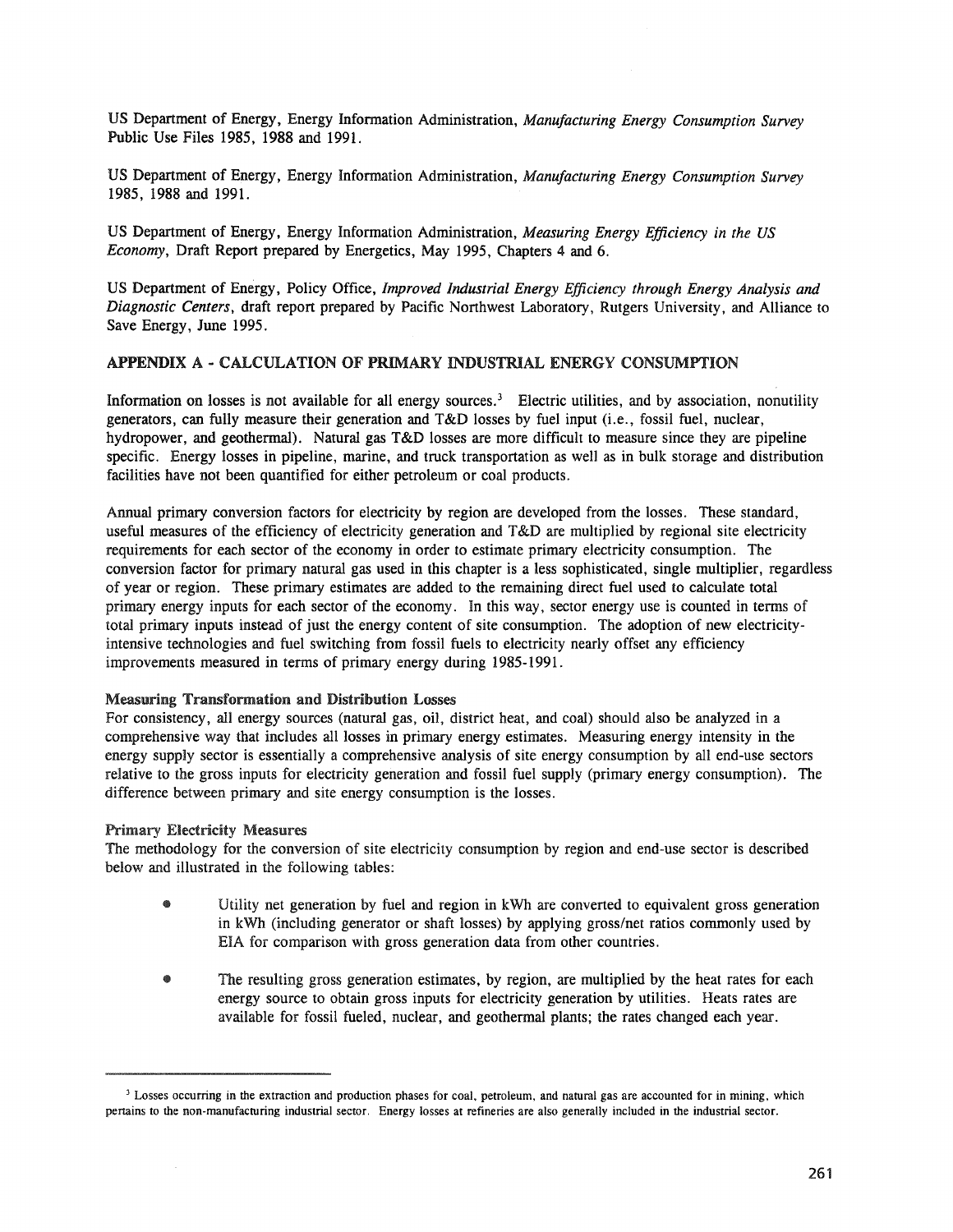- ◉ Data on fuel sources used by nonutilities and net exporters to produce electricity purchased by US utilities is not available. Since this electricity is primarily produced from either fossil fuels or hydro resources, the heat rates of fossil-fueled steam generators are applied to the purchased energy.
- Transmission and distribution losses, estimated at 8 percent by the Department of Energy, Office of Energy Management, <sup>4</sup> are calculated for total gross generation, nonutility and net imported electricity. They are added to calculate gross inputs for electricity, by region.

| Northeast 1991               | Fossil<br>Fuels | <b>Nuclear</b> | Hydro-<br>power | Geo-<br>thermal | Other | Nonutility<br>Purchases | Net<br>Imports |
|------------------------------|-----------------|----------------|-----------------|-----------------|-------|-------------------------|----------------|
| Net Generation (Billion kWh) | 237.2           | 144.6          | 30.1            | 0               | 0.5   | 35.9                    | 11.0           |
| Gross/Net Ratio              | 1.07            | 1.06           | 1.01            | 1.06            | 1.07  | 1.07                    | 1.07           |
| Heat Rates (Btu/kWh)         | 10,305          | 10.740         | 木               | 20,997          | *     | *                       | *              |
| T&D Losses                   | 0.08            | 0.08           | 0.08            | 0.08            | 0.08  | 0.08                    | 0.08           |
| Gross Inputs (Trillion Btu)  | 2.824           | 1.770          | 340             | 0               |       | 402                     | 123            |

Table A1. Example of Calculating Gross Inputs

Notes: \* Assume fossil fuel heat rate applied. The equation is (Net Generation  $*$  Heat Rate)  $*$  (Gross/Net Ratio + T&D Losses)/1000 e.g.,  $(237.2 * 10,352) * (1.07 + 0.08) / 1000 = 2,824$ 

- Source: EIA, *Measuring Energy Efficiency in the US Economy,* Draft Report prepared by Energetics, May 1995, Chapter 6, Appendix A Tables AI-A4.
	- $\bullet$  Electric sales data for each sector -- residential, commercial, industrial, and other  $\overline{a}$  -- are developed for each region. In addition, utility plant use, which is calculated as the difference between gross and net generation, is added to the end-use totals. All regional estimates in kWh are multiplied by 3,412 Btu/kWh to yield Btu equivalents.
	- Total gross energy inputs are divided by the total electricity consumption (both in Btu) for each region in order to obtain primary energy conversion factors.

| Northeast 1991                   | Residential | Commercial | Industrial | Other | Utility | Total  |
|----------------------------------|-------------|------------|------------|-------|---------|--------|
| Electricity Sales (Billion kWh)  | 137.5       | 142.9      | 117.2      | 16.1  | 25.6    | 439.3  |
| Electricity Sales (Trillion Btu) | 469         | 488        | 400        | 55    | 87      | 1,499' |
| Primary Conversion Factor        |             |            |            |       |         | 3.647  |

Table A2. Example of Calculating Primary Electricity Conversion Factor

Notes: The equation for the primary conversion factor is Gross Inputs / Electricity Sales, both in Trillion Btu e.g.,  $5,466/1,499 = 3.647$ 

Source: *Measuring Energy Efficiency in the US Economy,* Draft Report prepared by Energetics, May 1995, Chapter 6, Appendix A, Tables A4-A5.

<sup>&</sup>lt;\$ Office of Energy Management, *Transmission and Distribution Technologies, Multi-Year Program Plan, FY* 1995-1999, draft Sept. 16, 1994, p.4-12.

<sup>&</sup>lt;sup>5</sup> Other sales include public street and highway lighting, railroads and railways, municipalities, divisions or agencies of state and federal governments under special contracts, and other utility departments.